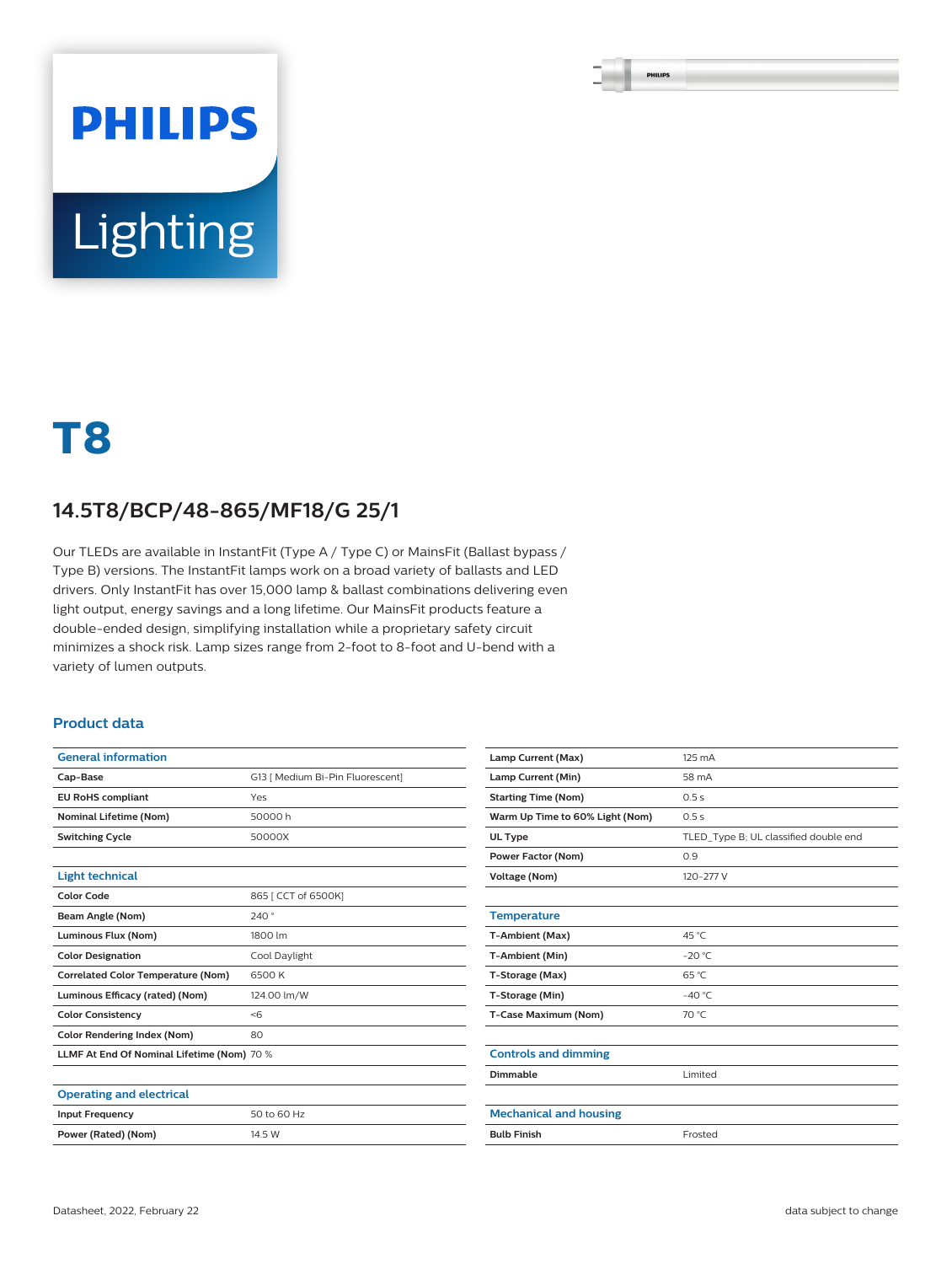| <b>Bulb Material</b>            | Glass                              |  |  |  |
|---------------------------------|------------------------------------|--|--|--|
| <b>Product Length</b>           | 1200 mm                            |  |  |  |
| <b>Bulb Shape</b>               | Tube, double-ended                 |  |  |  |
|                                 |                                    |  |  |  |
| <b>Approval and application</b> |                                    |  |  |  |
| <b>Energy Saving Product</b>    | Yes                                |  |  |  |
| <b>Approval Marks</b>           | RoHS compliance UL certificate DLC |  |  |  |
|                                 | compliance                         |  |  |  |
|                                 |                                    |  |  |  |
| <b>Product data</b>             |                                    |  |  |  |
| Order product name              | 14.5T8/BCP/48-865/MF18/G 25/1      |  |  |  |
|                                 |                                    |  |  |  |

| <b>EAN/UPC - Product</b>             | 046677577797 |  |
|--------------------------------------|--------------|--|
| Order code                           | 577791       |  |
| <b>Numerator - Quantity Per Pack</b> |              |  |
| Numerator - Packs per outer box      | 25           |  |
| Material Nr. (12NC)                  | 929003474804 |  |
| Net Weight (Piece)                   | 0.190 kg     |  |
| <b>Model Number</b>                  | 9290034748   |  |
|                                      |              |  |

#### **Dimensional drawing**



| Product            | D <sub>1</sub> | D <sub>2</sub> | A1 | A2                                          | A <sub>3</sub> |
|--------------------|----------------|----------------|----|---------------------------------------------|----------------|
| 14.5T8/BCP/48-865/ |                |                |    | 25.7 mm 28 mm 1198.2 mm 1205.3 mm 1212.4 mm |                |
| MF18/G 25/1        |                |                |    |                                             |                |
|                    |                |                |    |                                             |                |

#### **Photometric data**



**Spectral Power Distribution Colour Light Distribution Diagram**

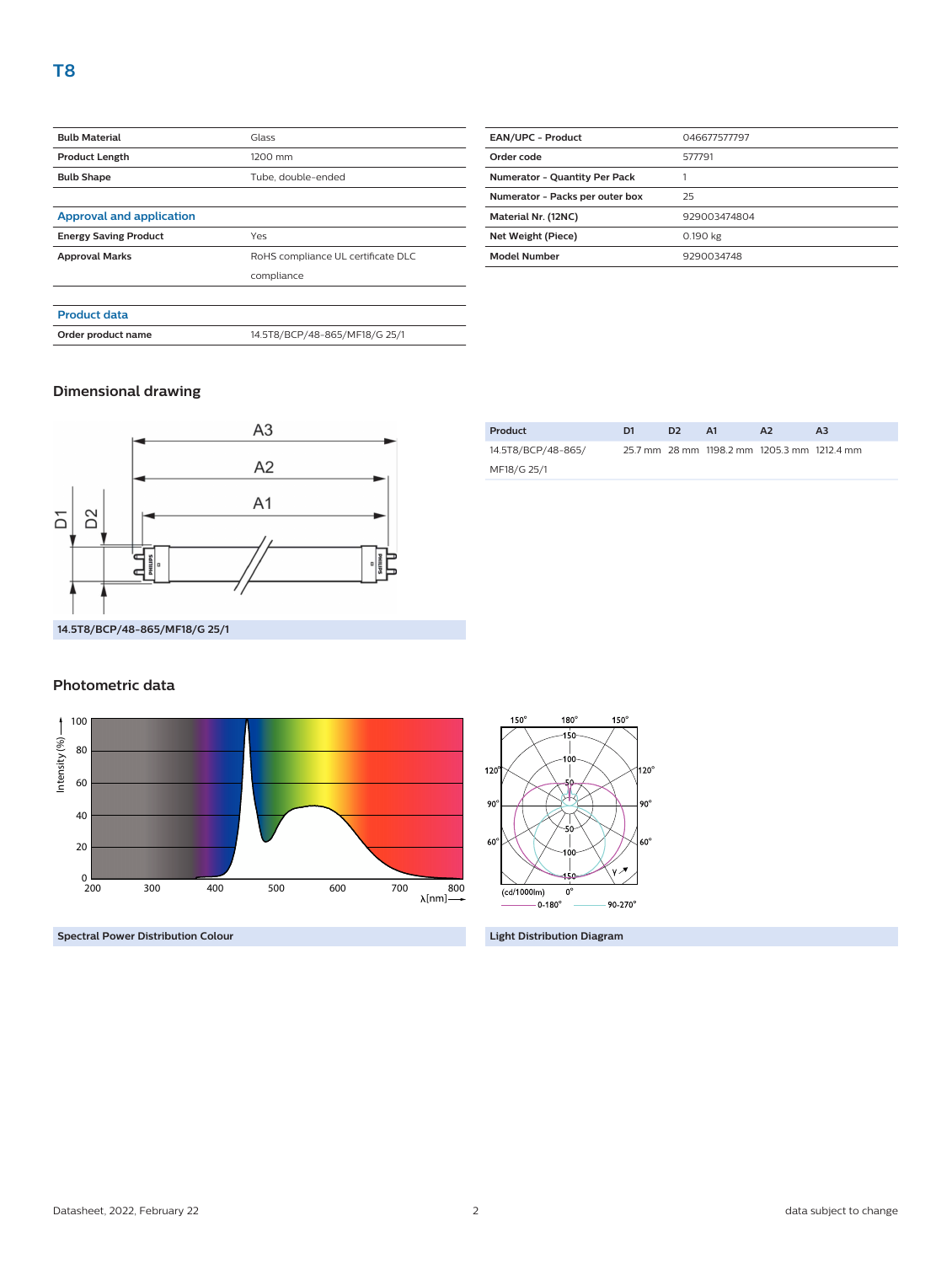### **T8**

#### **Photometric data**



**General uniform lighting**

#### **Lifetime**